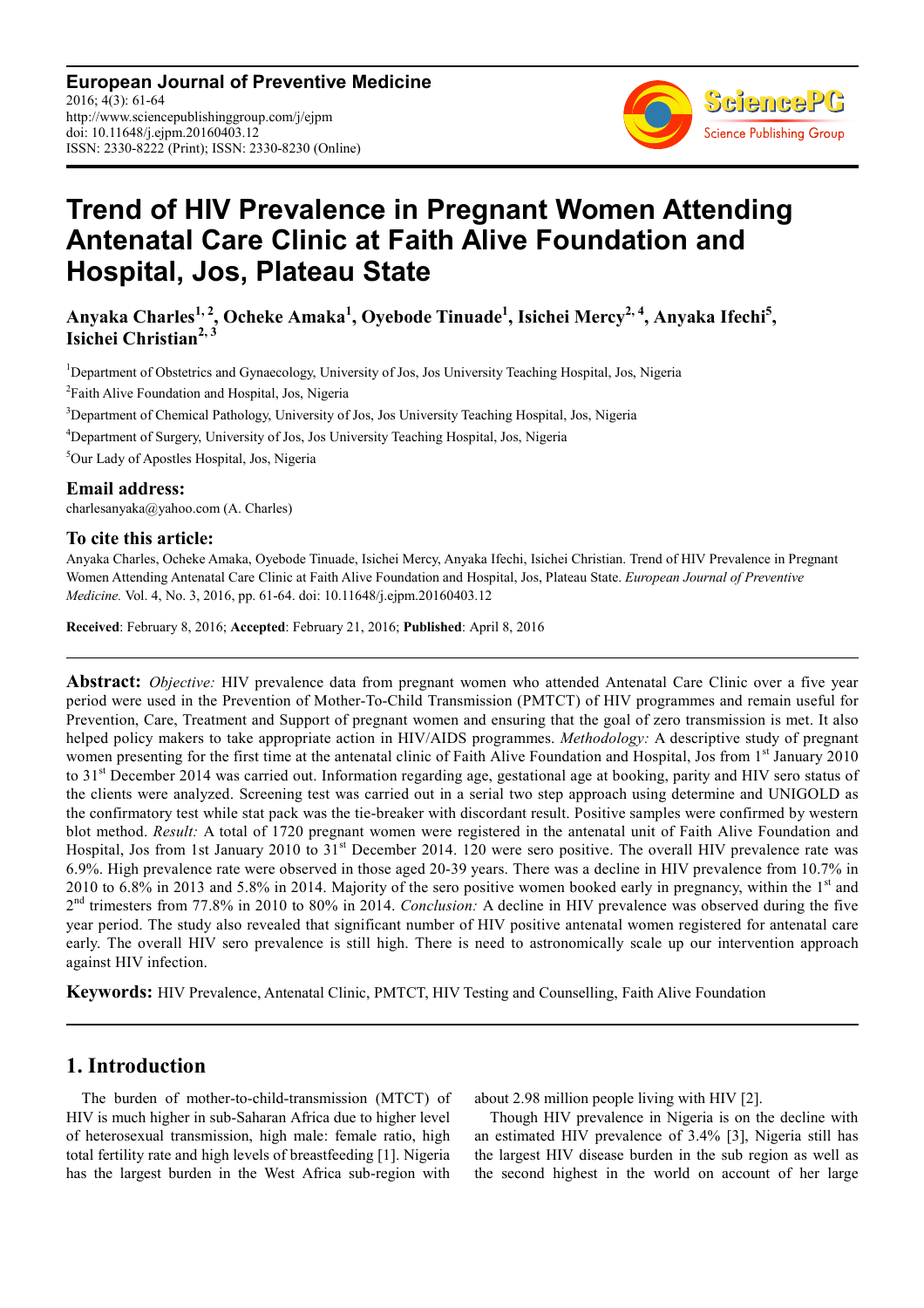population [4]. This portends negative impact on our economic development due to deterioration in child survival rates, decreasing life expectancy, increasing numbers of orphans and strain on the weak health system [1, 4].

If MTCT is not checked the increasing number of AIDS related deaths in Nigeria may reverse the gains made in child survival [2, 3].

The high prevalence of HIV among pregnant women, high total fertility rate, culture of prolonged breast feeding/mixed feeding, non-use of modern health facilities for antenatal and delivery purpose have contributed to the high rate of MTCT in the country [5].

HIV prevalence data from prevention of mother-to-childtransmission (PMTCT) programmes are being utilized to monitor the trend of HIV epidemics that helps policy makers to take appropriate action [6].

Despite the multi-sectional response to HIV and the promotion of combination prevention what HIV counseling and testing as an entry into treatment, care and support, coverage has remained low especially in rural areas and among pregnant women with Nigeria having least HIV indicators in Africa [3, 5].

The objective of this study was to determine the trend of HIV prevalence among antenatal clients in this facility between January 2010 and December 2014. No previous study in this area has been done in Faith Alive Foundation (FAF) and any other hospital in Plateau State, North Central Nigeria. FAF was established in 1996 to meet the holistic health and social services needs of the less privileged including Persons Living Positively at no cost to them.

### **2. Materials and Method**

A descriptive study was done amongst the patients who booked for antenatal clinic in Faith Alive Foundation and clinic between  $1<sup>st</sup>$  January 2010 to 31<sup>st</sup> December 2014.

Faith Alive Foundation (FAF) is located in Jos Plateau state, North Central Nigeria.

Screening test was conducted in a serial two step approach using Determine HIV test kits and UNIGOLD HIV kits after appropriate pre-test counseling with informed consent. Discordant results were subjected to statpak for confirmation. However all positive samples were confirmed with western blot method.

Information regarding HIV sero status age, parity and gestational age at booking of the clients were analysed.

Data were entered and analysed using Epi-info statistical software.

#### **3. Results**

Table 1: Shows a progressive decline in prevalence percentage from 10.7% in 2010 to 6.2% in 2012 and 5.8% in 2014.

A total of 1720 women registered for antenatal clinic over the period and total of 120 were sero positive giving a prevalence rate of 6.98%.

Table 2 shows most of the sero-positive clients booked in the second trimester (14-26 weeks) from 55.6% in 2010 down to 48% in 2012 and 66% in 2014. It also shows that most of the sero positive clients had booked within the 1st and 2nd trimester.

*Table 1. HIV Positive status at booking.* 

| Year  | $HIV +ve$ | $HIV -ve$ | <b>Total</b> | Percentage |
|-------|-----------|-----------|--------------|------------|
| 2010  | 18        | 150       | 168          | 10.7       |
| 2011  | 19        | 197       | 216          | 8.8        |
| 2012  | 25        | 340       | 365          | 6.8        |
| 2013  | 28        | 427       | 455          | 6.2        |
| 2014  | 30        | 486       | 516          | 5.8        |
| Total | 120       | 1600      | 1720         | 6.98       |

*Table 2. Age at booking with HIV Status.* 

| <b>Years</b> | 2010  |       | 2011  |              |       | 2012  |                | 2013  |          |       |
|--------------|-------|-------|-------|--------------|-------|-------|----------------|-------|----------|-------|
|              | $+ve$ | $-ve$ | $+ve$ | $-ve$        | $+ve$ | $-ve$ | $+ve$          | $-ve$ | $+ve$    | $-ve$ |
| $15-19$      | -     |       |       | <sup>0</sup> |       |       |                | o     |          |       |
| $20 - 24$    |       | 20    |       | 34           |       | 77    |                | 90    |          | 87    |
| $25-29$      |       | 58    |       | 79           |       | 99    | 10             | 136   |          | 130   |
| $30 - 34$    |       | 44    | 6     | 57           |       | 73    |                | 108   | $\sigma$ | 158   |
| 35-39        |       | 23    |       | 12           | 4     | 53    | $\overline{4}$ | 79    |          | 92    |
| $40 - 44$    |       |       |       |              |       | 25    | 4              |       |          |       |
| 45-49        |       |       |       |              |       |       |                |       |          |       |
| Total        | 18    | 150   | 19    | 197          | 25    | 340   | 28             | 427   | 30       | 486   |

*Table 3. Gestational Age at booking with HIV status.* 

| Weeks     | 2010  |              | 2011  |       | 2012                     |       |       | 2013           |       | 2014 |  |
|-----------|-------|--------------|-------|-------|--------------------------|-------|-------|----------------|-------|------|--|
|           | $+ve$ | $-ve$        | $+ve$ | $-ve$ | $+ve$                    | $-ve$ | $+ve$ | $-ve$          | $+ve$ | -ve  |  |
| $\leq$ 13 |       | $\sim$<br>33 |       |       |                          | 44    |       | 50             |       | 53   |  |
| $14 - 26$ | 10    | 76           |       | 126   | $\sim$<br>$\overline{ }$ | 232   | IJ    | 286            | 18    | 304  |  |
| 27-40     |       | 39           |       | 58    |                          | 64    |       | Q <sub>1</sub> |       | 129  |  |
| Total     | 18    | 150          | 19    | 197   | 25                       | 340   | 28    | 427            | 30    | 486  |  |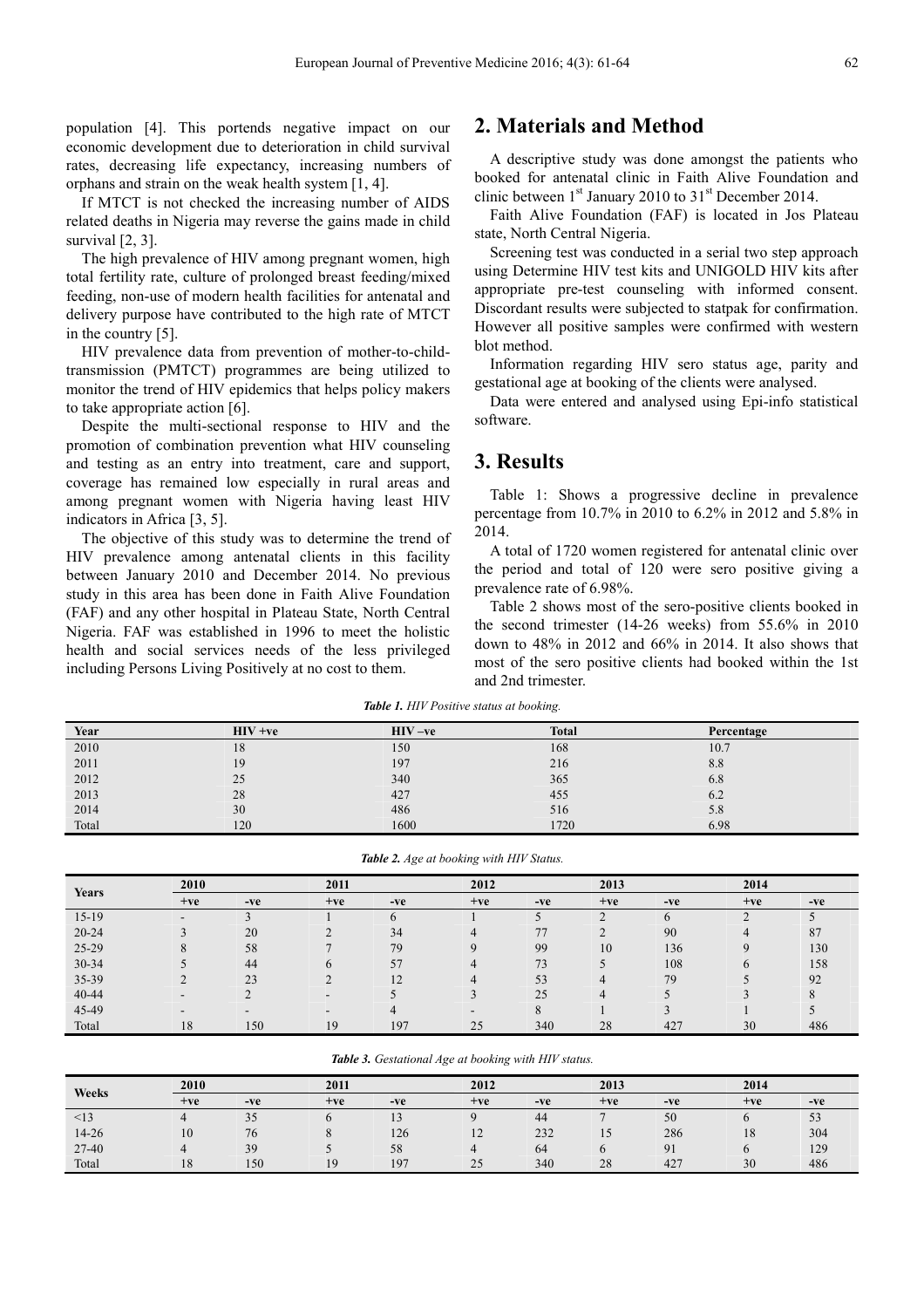| Parity           | 2010  |       | 2011         |       |       | 2012          |       | 2013 |       | 2014 |  |
|------------------|-------|-------|--------------|-------|-------|---------------|-------|------|-------|------|--|
|                  | $+ve$ | $-ve$ | $+ve$        | $-ve$ | $+ve$ | $-ve$         | $+ve$ | -ve  | $+ve$ | -ve  |  |
|                  |       | 33    | $\mathbf{p}$ | 56    |       | 101           | 4     | 127  |       | 149  |  |
|                  |       | 56    |              | 62    |       | 99            |       | 119  |       | 140  |  |
|                  |       | 28    |              | 42    |       | 63            |       | 82   |       | 93   |  |
|                  |       |       |              | 19    | 62    | $\frac{1}{2}$ | 4     | 56   |       | 61   |  |
|                  |       |       |              |       |       | 20            |       | 21   |       | 23   |  |
| Grand mulitpara* |       | 14    |              |       |       | 20            |       | 22   |       | 20   |  |
| Total            | 18    | 150   | 10           | 197   | 25    | 340           | 28    | 427  | 30    | 486  |  |

*Table 4. Parity at booking with HIV status.* 

 $* \geq 5$ 

## **4. Discussion**

Our study shows an average sero prevalence over the study period of 6.98%. This is much higher than the 3.4% HIV prevalence in Nigeria [3]. It is equally higher than the 3.29% reported in Jos [7] by Sagay et al, and 5.9% reported over a 3yr study period in Kano [8]. It is equally higher than the 5.4% reported over a 5 year study period in Bishoftu hospital Ethiopia [6]. This agrees with previous assertion that HIV sero prevalence shows large variation between and within regions and countries, moreso between high and low risk urban population [9].

Moreso Faith Alive Foundation and Hospital being known as mainly an HIV/AIDS hospital could have contributed to this increase slightly.

This study shows a trend in decline in HIV sero prevalence from 10.7% in 2010 through to 6.8% in 2013 and 5.8% in 2014. This decline is also noted among pregnant women in sub Saharan Africa and also similar to the finding in Kinshasa [10], Ethiopia [11] and North Uganda [12].

The persistently high burden of HIV and MTCT are indications that the national PMTCT programme has only made modest impact. This may be attributed to the low-level of coverage across the country [5]. To address this problem an accelerated scale-up plan 2010-2015 to rapidly decentralize PMTCT services in the country was developed and is being implemented [13, 14].

The study also shows that majority of the sero positive women booked early in pregnancy, that is within the 1st and 2 nd trimesters from 77.8% in 2010 to 84% on 2012 and 80% in 2014. Late bookings in some cases may not allow enough time for some modes of intervention to be adequately implemented [15]. This observation is very encouraging if some of the targets of the 2010-2015 National PMTCT scale up plans are to be met which include, to ensure at least 90% of all pregnancy women have access to quality HIV counseling and testing by 2015, to ensure to least 90% of all pregnancy women requiring ART for this own health receive life-long ART [13, 14]. This will in no doubt help achieve the overall objective of PMTCT of HIV programmes of zero vertical transmission

The study shows a trend of increasing number of pregnant women counseled and tested and who also received their results which is similar to the observation of Agbogoroma et al [5].

The trend of declining prevalence of HIV from this study with the observation that majority of the HIV positive clients book early with the  $1<sup>st</sup>$  and  $2<sup>nd</sup>$  trimester are encouraging from this study.

The trends in HIV sero prevalence in this facility though declining is still high and can be lower. Apart from the need to astronomically scale up the intervention strategies, overcoming these challenges will require much political will and strategic commitment of national, state and local government resources and international support to addressing this problem.

There is therefore the need to involve all health care personnel and other stake holders like Traditional Birth Attendants in the ANC HIV screenings and PMTCT programmes as it has shown that Trained Birth Attendants when trained and well supervised can supplement efforts to provide PMTCT services in communities.

Faith Alive Foundation and hospital which offers service mostly to the less privilege including person living positively at no cost to them needs a lot of support in this direction if the target of the 2010-2015 National PMTCT scale up plan is to be achieved.

# **5. Conclusion**

A decline in HIV prevalence was observed during the five year period. The study also revealed that significant number of HIV positive antenatal women registered for antenatal care early. The overall HIV sero prevalence is still high. There is need to astronomically scale up our intervention approach against HIV.

# **References**

- [1] Ogaji DS, Ikpeme BM, Oyo-Ita AE, Omuemu VO, Etuk S J, Ekabua JE. Awareness and acceptability of strategies for the prevention of mother to child transmission of HIV among antenatal clients in Calabar Nigeria. Niger J Med 2008; 17: 29-32.
- [2] National Guidelines on prevention of mother to child transmission of HIV in Nigeria. 4th Ed FMOH Abuja Nigeria: FMOH; 2010 p. 1-133.
- [3] Federal Ministry of Health 2012a: National HIV and AIDS and Reproductive Health survey report, Journal of HIV and Human reproduction (2014), vol. 2 issue 1, pg 15.